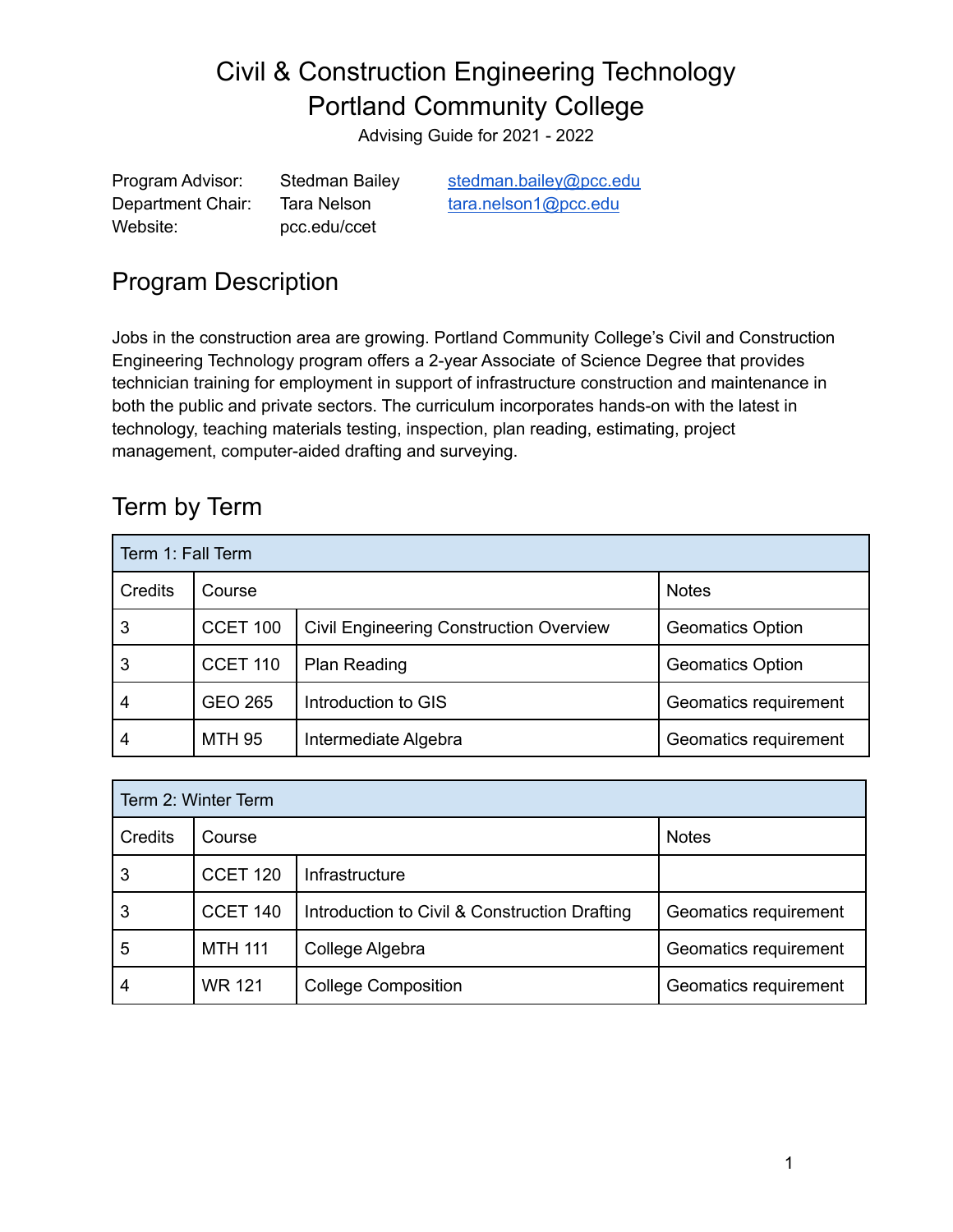Advising Guide for 2021 - 2022

| Term 3: Spring Term |                 |                                                  |                       |  |
|---------------------|-----------------|--------------------------------------------------|-----------------------|--|
| Credits             | Course          |                                                  | <b>Notes</b>          |  |
| 3                   | <b>CCET 150</b> | Civil & Construction Drafting 2                  |                       |  |
| 4                   | <b>COMM 130</b> | <b>Business &amp; Professional Communication</b> |                       |  |
| 5                   | <b>MTH 112</b>  | <b>Elementary Functions</b>                      | Geomatics requirement |  |
| 4                   | <b>PHY 201</b>  | <b>General Physics 1</b>                         | Gen Ed                |  |

Summer term could be used to take a Writing, Communications or a General Education course or working at an internship

| Term 4: Fall Term |                 |                                             |                       |  |
|-------------------|-----------------|---------------------------------------------|-----------------------|--|
| Credits           | Course          |                                             | <b>Notes</b>          |  |
| 4                 | <b>CCET 210</b> | Introduction to Surveying                   | Geomatics requirement |  |
| 4                 | <b>CCET 215</b> | <b>Construction Materials</b>               |                       |  |
| 4                 | <b>CCET 225</b> | <b>Engineered Water Systems</b>             |                       |  |
| 4                 | <b>COMM 140</b> | Introduction to Intercultural Communication | Gen Ed                |  |

| Term 5: Winter Term |                 |                                                         |              |  |
|---------------------|-----------------|---------------------------------------------------------|--------------|--|
| <b>Credits</b>      | Course          |                                                         | <b>Notes</b> |  |
| 3                   | <b>CCET 220</b> | <b>Computer Applications in Surveying</b>               |              |  |
| 4                   | <b>CCET 240</b> | Introduction to 3D modeling for Civil &<br>Construction |              |  |
| 3                   | CCET 260        | Civil & Construction Project Management                 |              |  |
| 3                   | <b>CCET 270</b> | Inspection                                              |              |  |
| 4                   | Gen Ed          |                                                         |              |  |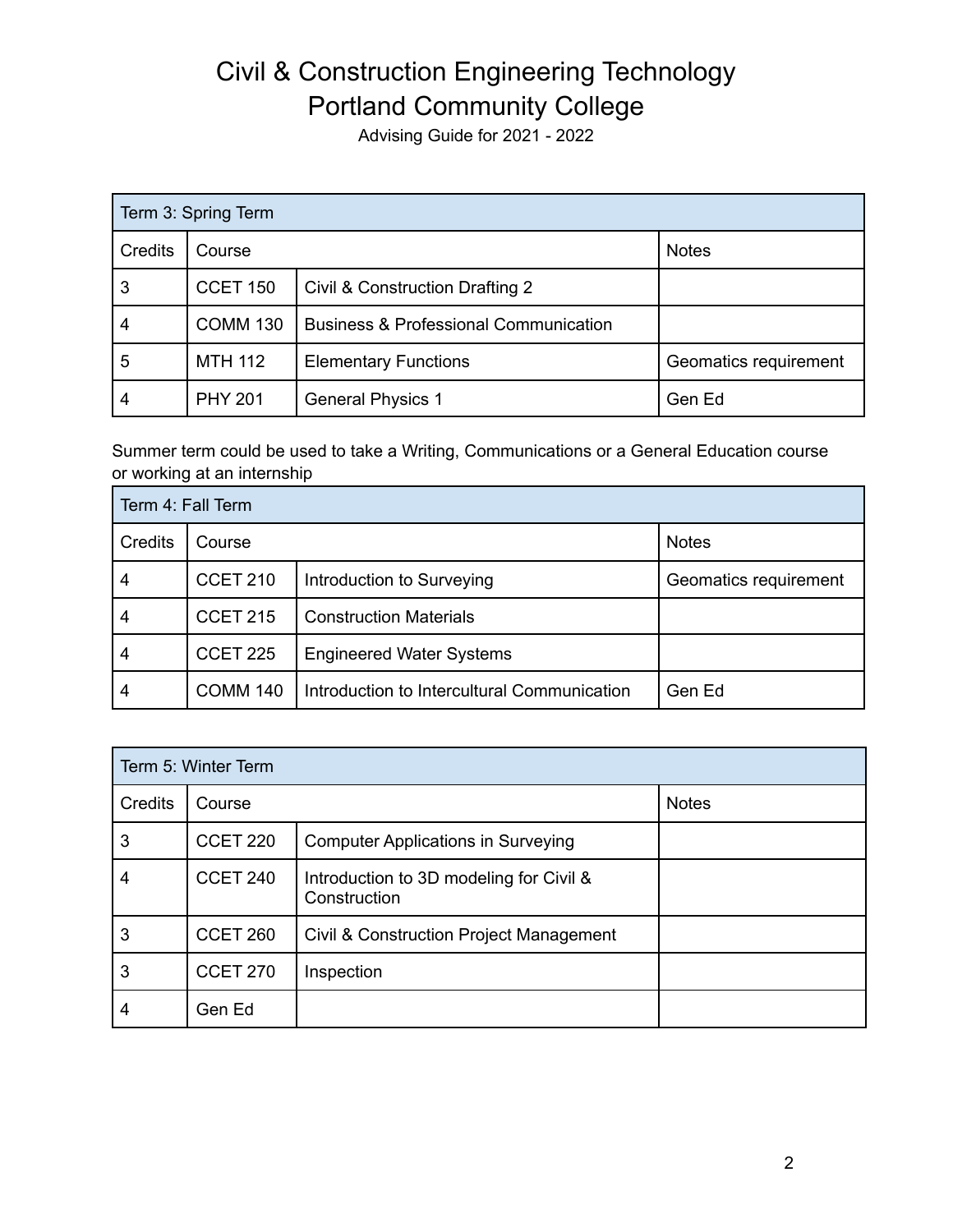Advising Guide for 2021 - 2022

| Term 6: Spring Term |                 |                                         |                       |  |
|---------------------|-----------------|-----------------------------------------|-----------------------|--|
| <b>Credits</b>      | Course          |                                         | <b>Notes</b>          |  |
| 3                   | <b>CCET 230</b> | Intermediate Surveying                  | Geomatics requirement |  |
| 3                   | <b>CCET 250</b> | 3D modeling for Civil & Construction 2  |                       |  |
| 4                   | CCET 280        | Capstone                                |                       |  |
| 4                   | <b>WR 227</b>   | Technical & Professional Writing 1      |                       |  |
| $3 - 4$             | Gen Ed          | Social Science General Education Course |                       |  |

### Program Prerequisites

Reading / Writing 115, MTH 65 or placement into MTH 95

### Companies we work with

- KPFF
- City of Portland
- City of McMinnville
- Westlake Consultants
- Environmental Management Systems, Inc
- RedBuilt
- US Forest Service

## Frequently asked Questions

#### **When can I start?**

Currently the program courses start in Fall term. There are non program courses like Math, Writing, Communications and Geography courses that you could get started on any term. Please meet with our advisor to find out more details.

#### **How much does this program cost?**

For current program costs please visit the website here. Program costs are updated annually.

#### **Is the program online or in-person?**

Both! Many of the program courses are available as a hybrid, which means a portion of the course material will be online and a portion will be in person.